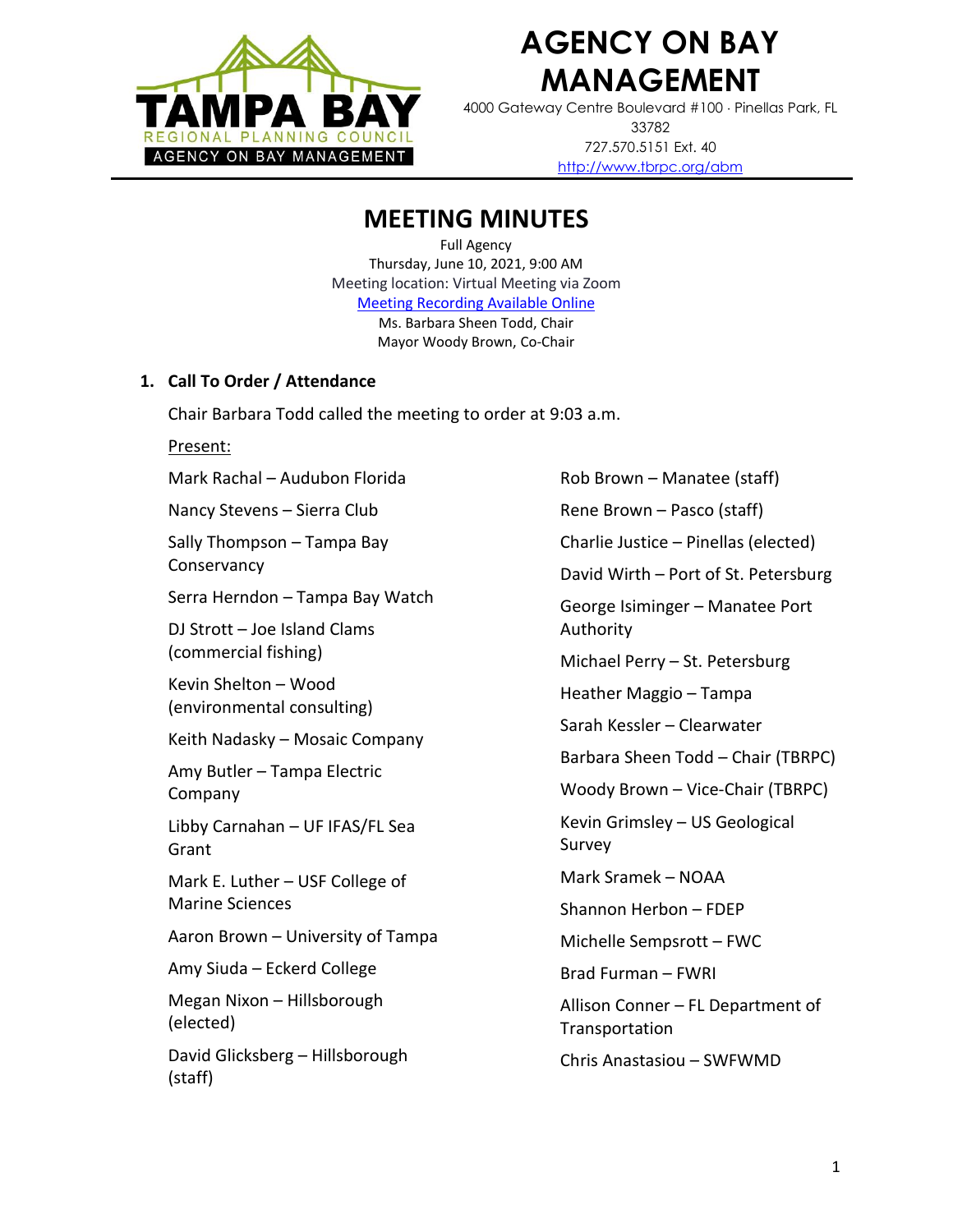George Henderson – Pinellas at Large Chris Pratt – EPC of Hillsborough County

Shawn College – Hillsborough Planning Commission

Ed Sherwood – Tampa Bay Estuary Program

Tiffany Lane – US Fish and Wildlife Service

Andy Lykens – MacDill Air Force Base

Warren Hogg – Tampa Bay Water

#### Others in Attendance:

Alana Todd – Tampa Bay Regional Planning Council; Randy Runnels – Tampa Bay Aquatic Preserves; David Karlen – EPC; Jessica Lewis – TBEP; Mark Rains – FDEP; Courtney Vandenberg – Pinellas; Kira Barrera – Sierra Club; Kirsti Martinez – EPC Hillsborough County; Sam Szatyari – Faller, Davis & Assoc.; Bill Fehring – Friends of Weedon Island; Ann Paul – Tampa Audubon Society; Steve Swanson – St. Petersburg Audubon; Julie Christian – EPC Tampa Bay; Greg Blanchard – Manatee County; Bruce Hasbrouck – Faller, Davis & Assoc.; Kelly Thomas – St. Petersburg; Melanie Grillone -Tampa Bay Watch; Peter Clark – Tampa Bay Watch; Vicki Parsons – Bay Soundings; Missy Hurley – B2 Communications; Diego Guerra – Hillsborough Planning Commission; Maya Burke – TBEP; Tracy Muzyczka; Pam Leasure; Hannah Hart; Zach Sampson

#### **2. Public Comment**

No public comments were made.

#### **3. Announcements**

No announcements were made.

#### **4. Approval Of March 11, 2021 Full Agency Meeting Minutes**

Motioned by Vice Chair Brown and seconded by Mr. David Glicksberg; the previous meeting minutes were approved unanimously

#### **5. ABM update** – *Alana Todd, Tampa Bay Regional Planning Council*

Alana Todd summarized updates related to the ABM, including results of the activity prioritization survey, a draft resolution to support conservation efforts for diamondback terrapins, and the first regional meeting, convened by the TBRPC, with County staff and other stakeholders to commence coordination efforts for red tide response.

### **6. 2020 Tampa Bay Seagrass Mapping Results** – *Chris Anastasiou, Southwest Florida Water Management District*

Dr. Chris Anastasiou presented the results from the SWFWMD 2020 seagrass maps for Tampa Bay. Maps are created every two years using aerial imagery, and these maps have been a useful resource management tool for gaging overall estuarine health. Between 2018 and 2020, Tampa Bay lost 16% (6,355 acres) of its seagrass habitat; 2020 mapped seagrass acreage dropped to a 10-year low (34,297 acres). Old Tampa Bay reported the greatest acreage loss with an 38% decline (4,041, acres); Minor losses in Boca Ciega Bay (4%),Terra Ceia Bay (5%), and Lower Tampa Bay (1%).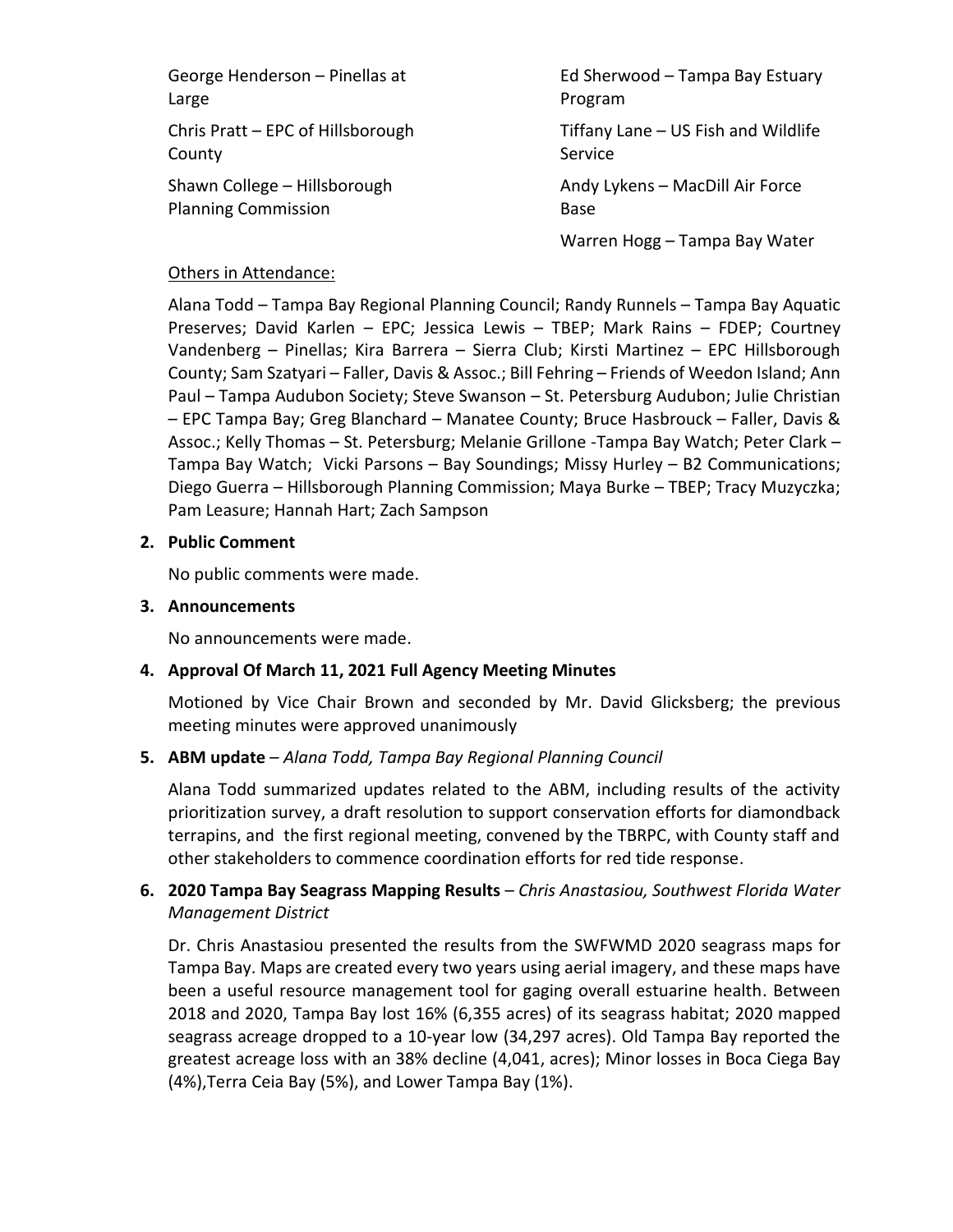

# **AGENCY ON BAY MANAGEMENT**

4000 Gateway Centre Boulevard #100 Pinellas Park, FL 33782 727.570.5151 Ext. 40 <http://www.tbrpc.org/abm>

#### Comments:

Ms. Ann Paul asked about the management recommendations that would result from the new data. Dr. Anastasiou stated that the maps convey something is going on in the bay which is being explored through the estuary programs and technical working groups (e.g. Old Tampa Bay Working Group). Exactly what to do about it is still unclear, but SWFWMD is working with resource managers and the scientific community here in Tampa Bay and on the East Coast of Florida (lessons learned from Indian River Lagoon and Biscayne Bay). Ms. Maya Burke stated that the Nitrogen Management Consortium has seen periodic non-attainment water quality standards in Old Tampa Bay, and the seagrass map results are evidence reflecting the poor water quality conditions. It might be connected to summertime blooms of Pyrodinium Bahamense. The Old Tampa Bay Working Group is considering management options, including modifications to improve circulation in Old Tampa Bay, large flood control structures delivering fresh water with high nutrient concentrations during wet weather seasons, and the potential for restoration aquaculture with FWC. Now, consideration needs to be given to which options should be pursued for investment. There is a need for renewed commitments to protect the bay and manage nutrient loads across all sources.

#### **7. Piney Point Monitoring Efforts** – *Ed Sherwood, Tampa Bay Estuary Program*

Mr. Ed Sherwood presented on the recent observations made at Piney Point and the ongoing monitoring efforts. Mr. Sherwood began the presentation highlighting the history of restoration in the Tampa Bay Estuary, which has focused on reducing the amount of nutrients entering the bay (>\$2.5 billion invested between 1992-2017). The Tampa Bay Estuary Program (TBEP), and its long-term monitoring partners that have tracked the Bay's condition consistently since at least the 1970s, quickly and comprehensively responded to an unmitigated discharge from the Piney Point facility in Manatee County, FL during March-May 2021. An estimated 215 million gallons of legacy phosphate mining process and seawater was directly discharged into lower Tampa Bay over an initial 10-day period. The resulting large nutrient loads (~205 tons TN; Piney Point is allocated 0.9 tons/year TN load) were anticipated to have adverse impacts to sensitive shallow water habitats, including stimulating the production of algal biomass. A coordinated ecosystem monitoring effort was deployed to ascertain any interim and longterm impacts to the ecology of the Bay due to the initial discharge event. This integrated monitoring effort has continued in anticipation of additional discharges that may be needed from the site as the region approaches its Summer rainy season. TBEP with partners built a [monitoring dashboard](https://shiny.tbep.org/piney-point/) [\(tutorial\)](https://www.youtube.com/watch?v=KIki3yOTiWc) for Piney Point to visualize data. The presentation provided an overview of the lessons learned from the Piney Point discharge event, including the necessity of proactive measures to prevent lingering facility closures,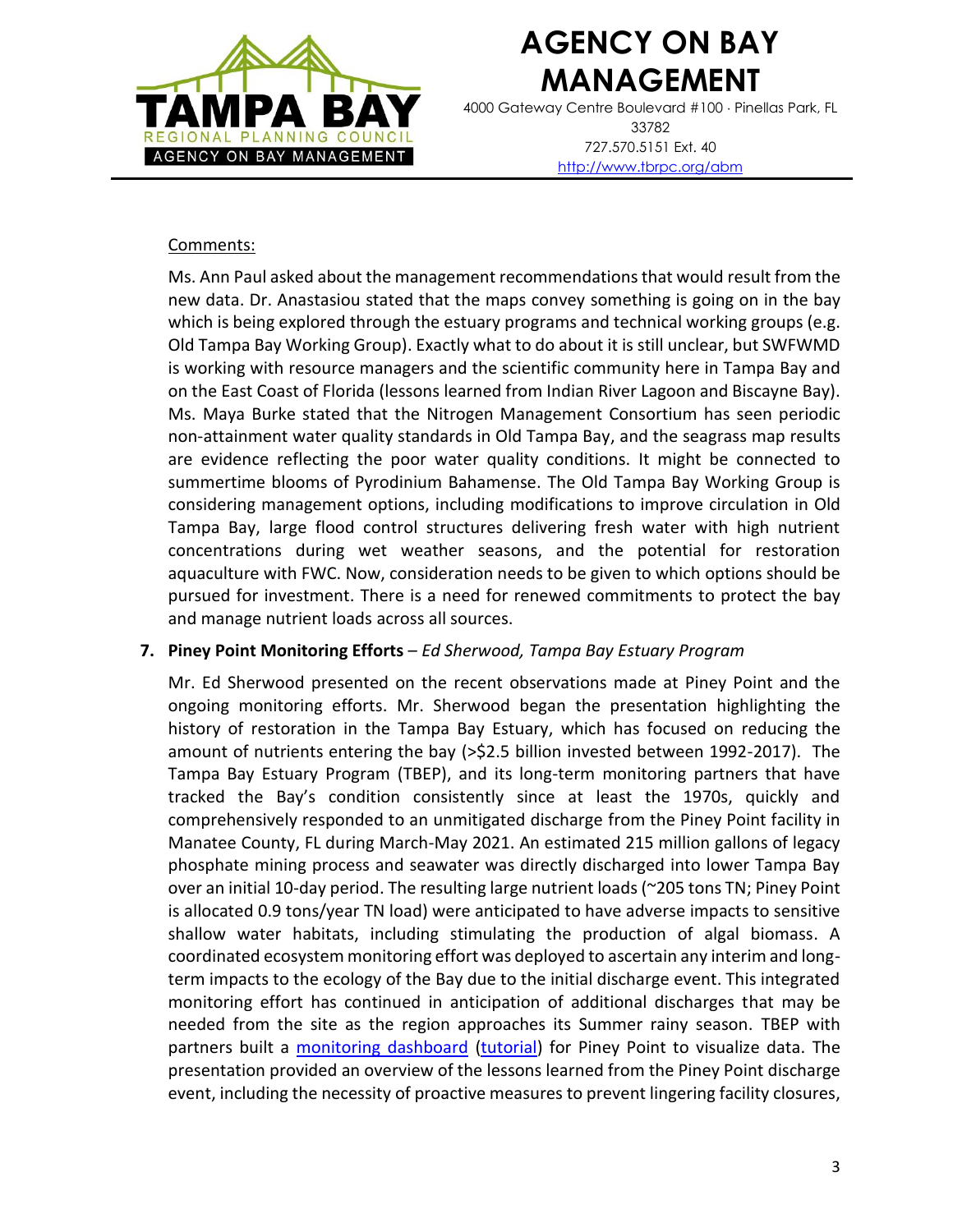the necessity for real-time monitoring (which are lacking for Tampa Bay), and the likelihood of persistent harmful algal blooms. Mr. Sherwood was joined by Dr. Mark Rains (FDEP) and Mr. Rob Brown (Manatee County) to answer questions about Piney Point. Mr. Brown reminded ABM of the presentation given in 2001 following the first Piney Point discharge event following Hurricane Gabriel, which released ~18 million gallons into Bishop Harbor.

#### Comments:

Chair Todd asked Mr. Brown what Manatee County policymakers would like to see happen to the Piney Point facility. Mr. Brown responded that the county has wanted the facility closed since 2001, and over \$170 million was invested in that first closure attempt. Mr. Brown and others are meeting to explore opportunities to extract macroalgae. Ms. Paul asked whether the ABM would we be able to see a plan for permanent closure, and who is the lead. Dr. Rains responded that Governor DeSantis and Secretary Shawn Hamilton would like to move towards full closure, which would entail all the water drained, reservoirsfilled in, the site recontoured and restored, and then the site managed for stormwater perpetuity. The injection well on site is the leading candidate for this, which involves treating the water on-site and injecting it 3,500 feet into the aquifer (exploration drilling was already done during previous closure attempts). There are challenges to drilling, including current site ownership by HRK and difficulty securing a capable drill. The state has set up two treatment companies that are treating and circulating the water on-site (230 mg/L TN and 160 mg/L TP). The NGS south reservoir breach has been repaired, but not certified for refilling the reservoir; treated water may need to be discharged again. Mr. Sherwood asked whether HRK would need state approval for further discharges since they have resumed management. Dr. Rains responded that the emergency order lapsed recently and now HRK is required to manage the site under guidance put in place by the FDEP. There have been discussions of a receivership so a receiver could manage it. Ms. Burke commented that the ABM has been a vocal and active advocate in rallying elected officials and the public, and it could be helpful in educating the community about the injection well being the best option available, as the alternative is releasing the water into Tampa Bay. Chair Todd asked that Ms. Alana Todd coordinate a task force to explore strategies to support closure of the facility. Mr. Steve Swanson and Ms. Rene Brown asked whether there are similar facilities that pose a risk of breach, and how to proactively manage them. Mr. Brown stated that the ABM formed a Piney Point Task Force in 2001 and sent a memo to legislators that included insight, input, and conditions, and concerns with Piney Point raised by the ABM and partners. This Task Force, if active again, could provide something similar regarding other facilities in the region. Ms. Paul asked whether off-shore water discharge has been considered, and Dr. Rains replied yes but there are logistical problems. Ms. Shannon Herbon stated that Piney Point is the only facility not managed by an active phosphate company in Florida, so it is unique.

#### **8. Weedon Island Wetland Restoration Pilot Project** – *Bruce Hasbrouck, Faller Davis & Associates*

Mr. Bruce Hasbrouck provided an update on the 42.4-acre pilot project to remove spoil mounds and mosquito ditches within Pinellas County's Weedon Island preserve. The